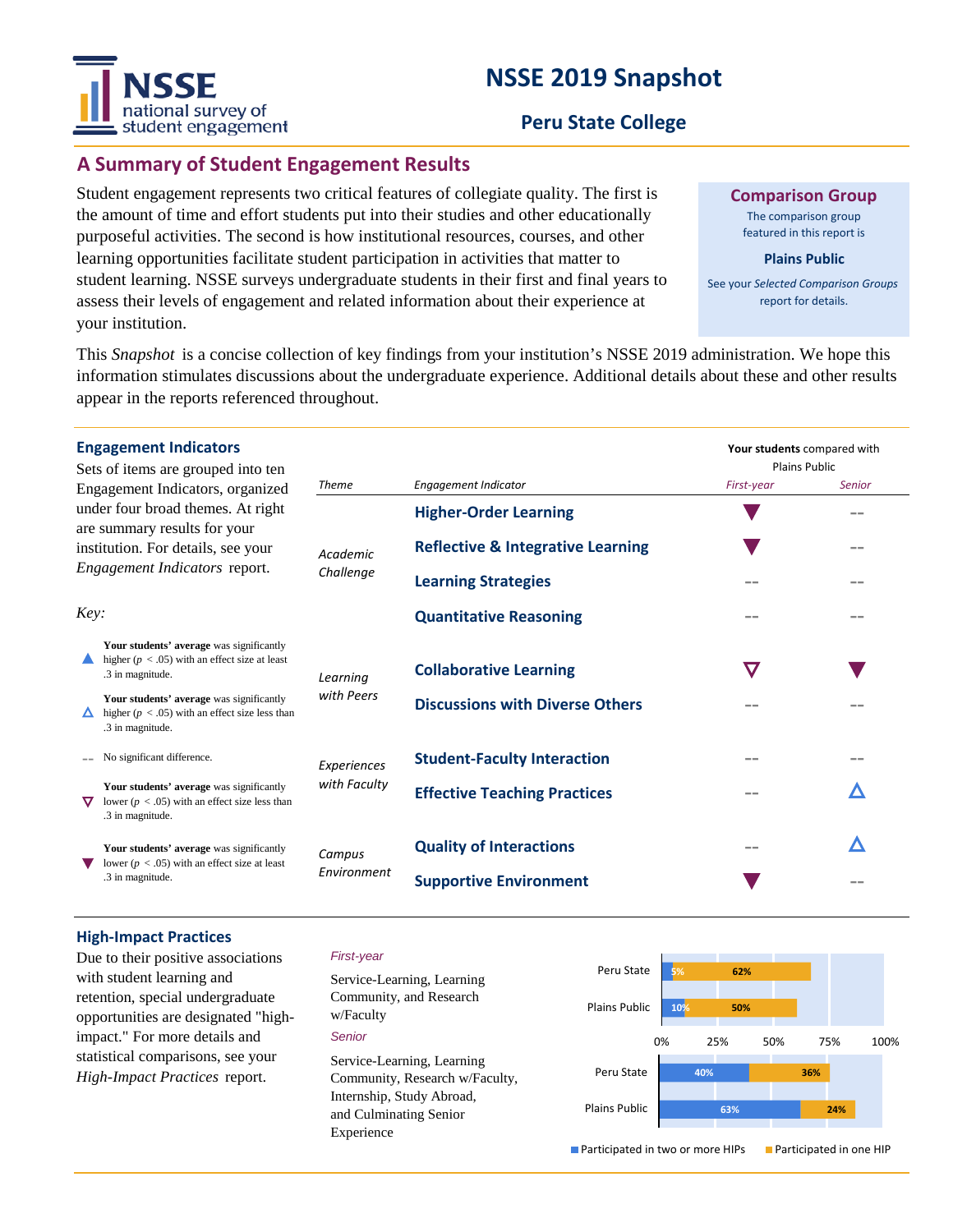

# **NSSE 2019 Snapshot**

# **Peru State College**

# **Academic Challenge: Additional Results**

The Academic Challenge theme contains four Engagement Indicators as well as several important individual items. The results presented here provide an overview of these individual items. For more information about the Academic Challenge theme, see your *Engagement Indicators* report. To further explore individual item results, see your *Frequencies and Statistical Comparisons,* the *Major Field Report,* the *Online Institutional Report,* or the Report Builder.



### separate survey questions.

on Course Reading

#### **Challenging Students to Do Their Best Work <b>Academic Emphasis Academic Emphasis**

To what extent did students' courses challenge them to do their best work? Response options ranged from  $1 = "Not at all"$ to  $7 =$  "Very much."



How much did students say their institution emphasizes spending significant time studying and on academic work? Response options included "Very much," "Quite a bit," "Some," and "Very little."

Assigned Writing, Current Year

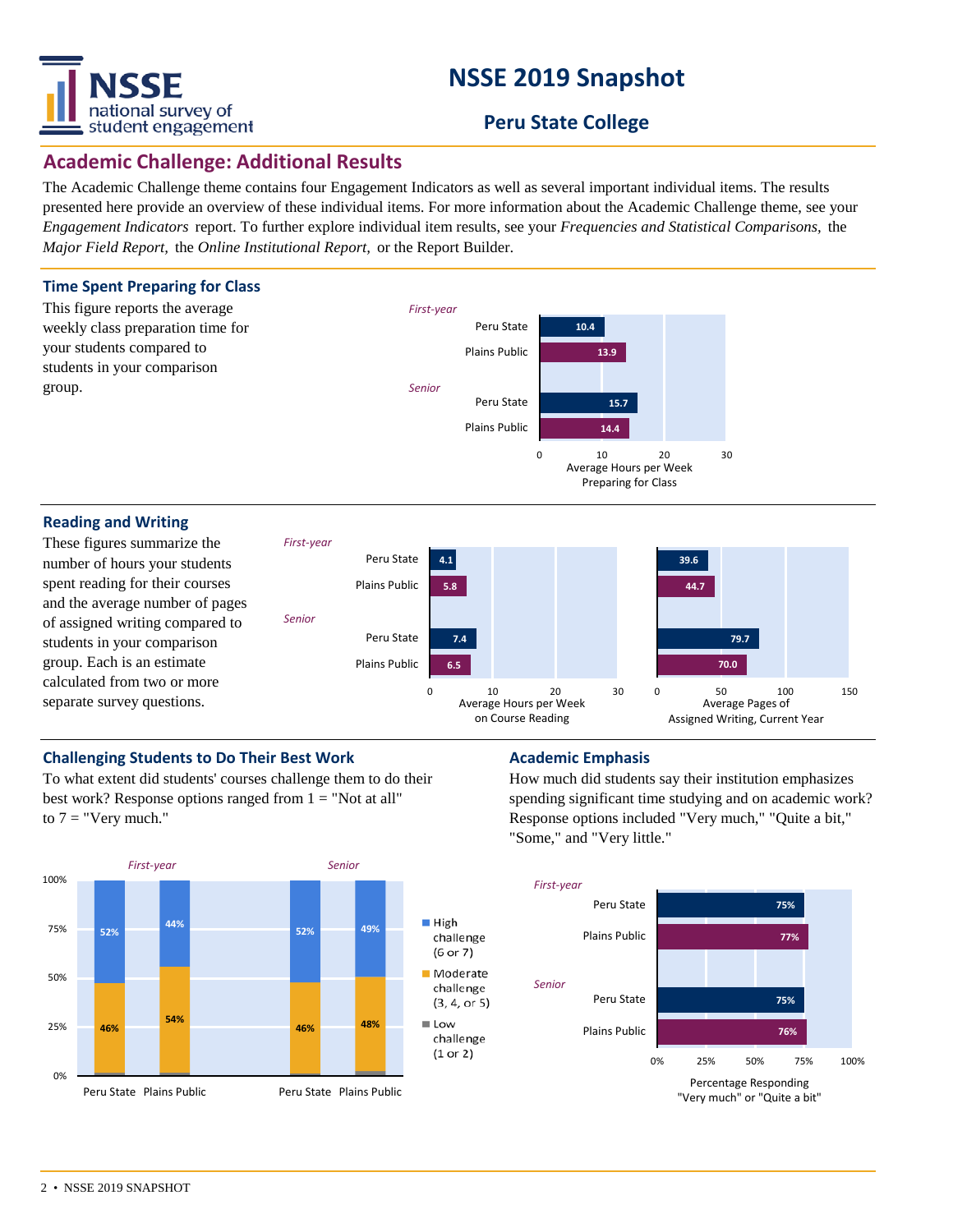# national survey of student engagement

# **NSSE 2019 Snapshot**

# **Peru State College**

#### **Item Comparisons**

By examining individual NSSE questions, you can better understand what contributes to your institution's performance on the Engagement Indicators. This section displays the five questions<sup>a</sup> on which your students scored the highest and the five questions on which they scored the lowest, relative to students in your comparison group. Parenthetical notes indicate whether an item belongs to a specific Engagement Indicator or is a High-Impact Practice. While these questions represent the largest differences (in percentage points), they may not be the most important to your institutional mission or current program or policy goals. For additional results, see your *Frequencies and Statistical Comparisons* report.

#### **First-year**

**Senior**

#### **Highest Performing Relative to Plains Public**

**Highest Performing Relative to Plains Public**

Instructors provided feedback on a draft or work in progress<sup>c</sup> (ET) **Lowest Performing Relative to Plains Public**

Asked another student to help you understand course material<sup>b</sup> (CL) Worked with other students on course projects or assignments $^{\text{\tiny{\text{b}}}}$  (CL)

Quality of interactions with other administrative staff and offices (...)<sup>d</sup> (QI)

Quality of interactions with faculty<sup>d</sup> (QI)

Quality of interactions with academic advisors<sup>d</sup> (QI)

Explained course material to one or more students<sup>b</sup> (CL)

| About how many courses have included a community-based project (service-learning)? (HIP)              |  |  |  |  |  |  |
|-------------------------------------------------------------------------------------------------------|--|--|--|--|--|--|
| Asked another student to help you understand course material <sup>b</sup> (CL)                        |  |  |  |  |  |  |
| Discussions with People with religious beliefs other than your own <sup>b</sup> (DD)                  |  |  |  |  |  |  |
| Extent to which courses challenged you to do your best work <sup>d</sup>                              |  |  |  |  |  |  |
| Instructors provided prompt and detailed feedback on tests or completed assignments <sup>c</sup> (ET) |  |  |  |  |  |  |
| <b>Lowest Performing Relative to Plains Public</b>                                                    |  |  |  |  |  |  |

Tried to better understand someone else's views by imagining...his or her perspective <sup>b</sup> (RI) Applying facts, theories, or methods to practical problems or new situations<sup>c</sup> (HO) Institution emphasis on providing support for your overall well-being...<sup>c</sup> (SE) Learned something that changed the way you understand an issue or concept<sup>b</sup> (RI) Spent more than 15 hours per week preparing for class

Instructors provided prompt and detailed feedback on tests or completed assignments<sup>c</sup> (ET)

Prepared for exams by discussing or working through course material w/other students<sup>b</sup> (CL)

Participated in an internship, co-op, field exp., student teach., clinical placemt. (HIP)



Percentage Point Difference with Plains Public



Percentage Point Difference with Plains Public

a. The displays on this page draw from the items that make up the ten Engagement Indicators (EIs), six High-Impact Practices (HIPs), and the additional academic challenge items reported on page 2. Key to abbreviations for EI items: HO = Higher-Order Learning, RI = Reflective & Integrative Learning, LS = Learning Strategies, QR = Quantitative Reasoning, CL = Collaborative Learning, DD = Discussions with Diverse Others, SF = Student-Faculty Interaction, ET = Effective Teaching Practices, QI = Quality of Interactions, SE = Supportive Environment. HIP items are also indicated. Item numbering corresponds to the survey facsimile included in your *Institutional Report* and available on the NSSE website.

b. Combination of students responding "Very often" or "Often." c. Combination of students responding "Very much" or "Quite a bit."

d. Rated at least 6 on a 7-point scale.

e. Percentage reporting at least "Some."

f. Estimate based on the reported amount of course preparation time spent on assigned reading.

g. Estimate based on number of assigned writing tasks of various lengths.